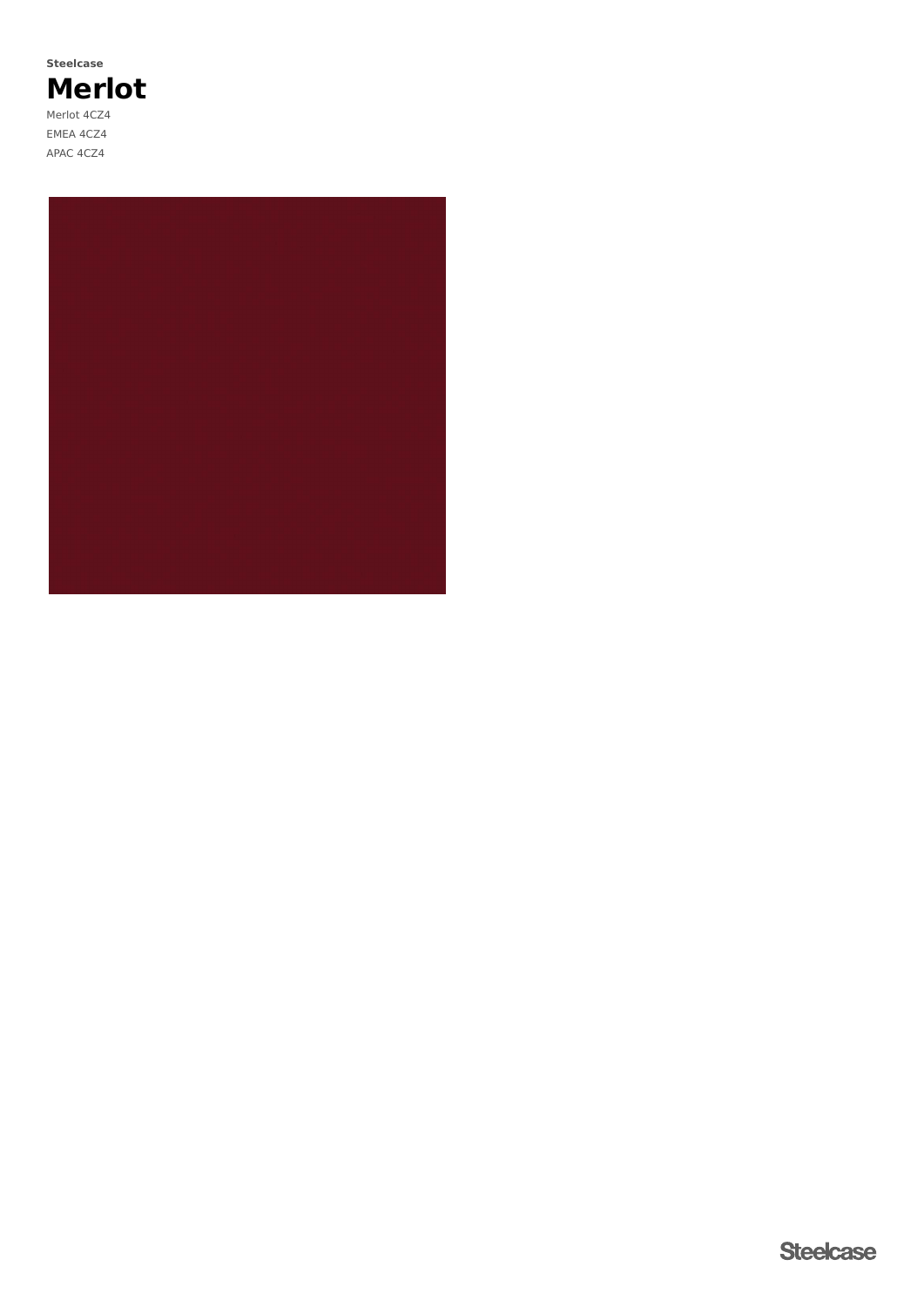#### **Merlot Steelcase**

## **OVERVIEW**

| <b>Material Type</b> | Smooth Paint, Accent Paint                                    |  |  |
|----------------------|---------------------------------------------------------------|--|--|
| <b>Price</b>         | Paint 3                                                       |  |  |
| <b>Collection</b>    | <b>Accent Paints</b>                                          |  |  |
| <b>Offering</b>      | Select Surfaces                                               |  |  |
| <b>Brand</b>         | Steelcase, Coalesse, Steelcase Health, West<br>Elm, Orangebox |  |  |
| Global Availability  | Asia Pacific, Europe, Middle East, Africa,<br>Americas        |  |  |
| <b>Gloss Level</b>   | Medium                                                        |  |  |
|                      |                                                               |  |  |

### **SPECS**

| <b>CHARACTERISTICS</b> |  |  |
|------------------------|--|--|